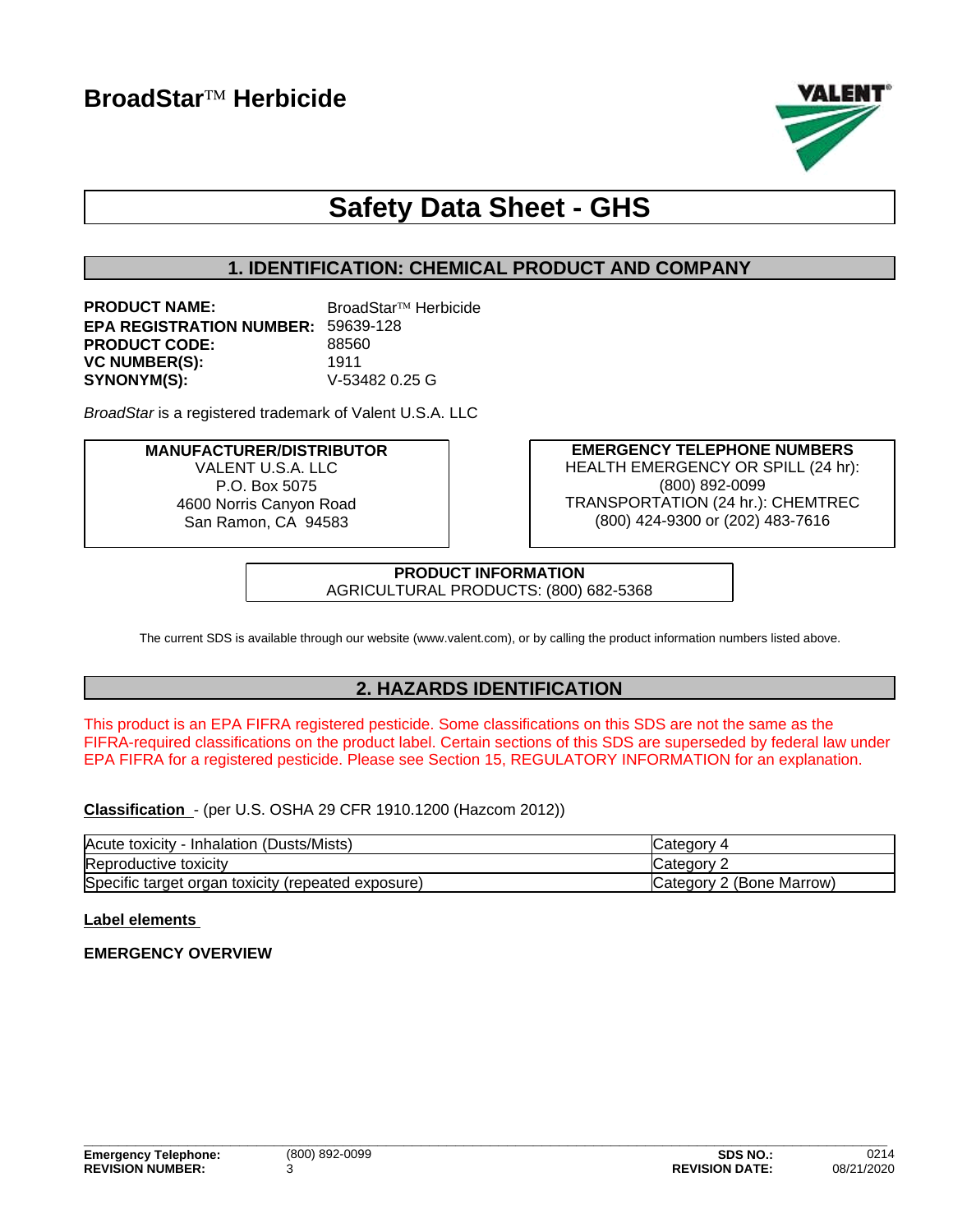# **WARNING**



**Hazard statements** Harmful if inhaled Suspected of damaging fertility or the unborn child May cause damage to bone marrow through prolonged or repeated exposure.

#### **Precautionary statements**

#### **Prevention**

Obtain special instructions before use Do not handle until all safety precautions have been read and understood Use personal protective equipment as required.Avoid breathing dust/fume/gas/mist/vapors/spray Use only outdoors or in a well-ventilated area

#### **Response**

IF EXPOSED OR CONCERNED: Get medical advice/attention **Eyes** None. **Skin** None. **Inhalation** IF INHALED: Remove victim to fresh air and keep at rest in a position comfortable for breathing. Call a POISON CENTER or doctor/physician if you feel unwell. **Ingestion** None. **FIRE** None. **Spill** None.

#### **Storage**

Store locked up

#### **Disposal**

Dispose of contents/container to an approved waste disposal plant

# **Hazards not otherwise classified (HNOC)**

#### **Other Information**

• Very toxic to aquatic life

For information on Transportation requirements, see Section 14.

# **3. COMPOSITION/INFORMATION ON INGREDIENTS**

| <b>Chemical name</b> | <b>CAS No.</b> | Weight-%  | <b>TRADE SECRET</b> |
|----------------------|----------------|-----------|---------------------|
| Flumioxazin          | 103361-09-7    | 0.25      |                     |
| Dipropylene glycol   | 25265-71-8     |           |                     |
| Propylene glycol     | $57 - 55 - 6$  |           |                     |
| Others               | Various CAS#s  | $94 - 97$ |                     |

\* The chemical name, CAS number and/or exact percentage have been withheld as a trade secret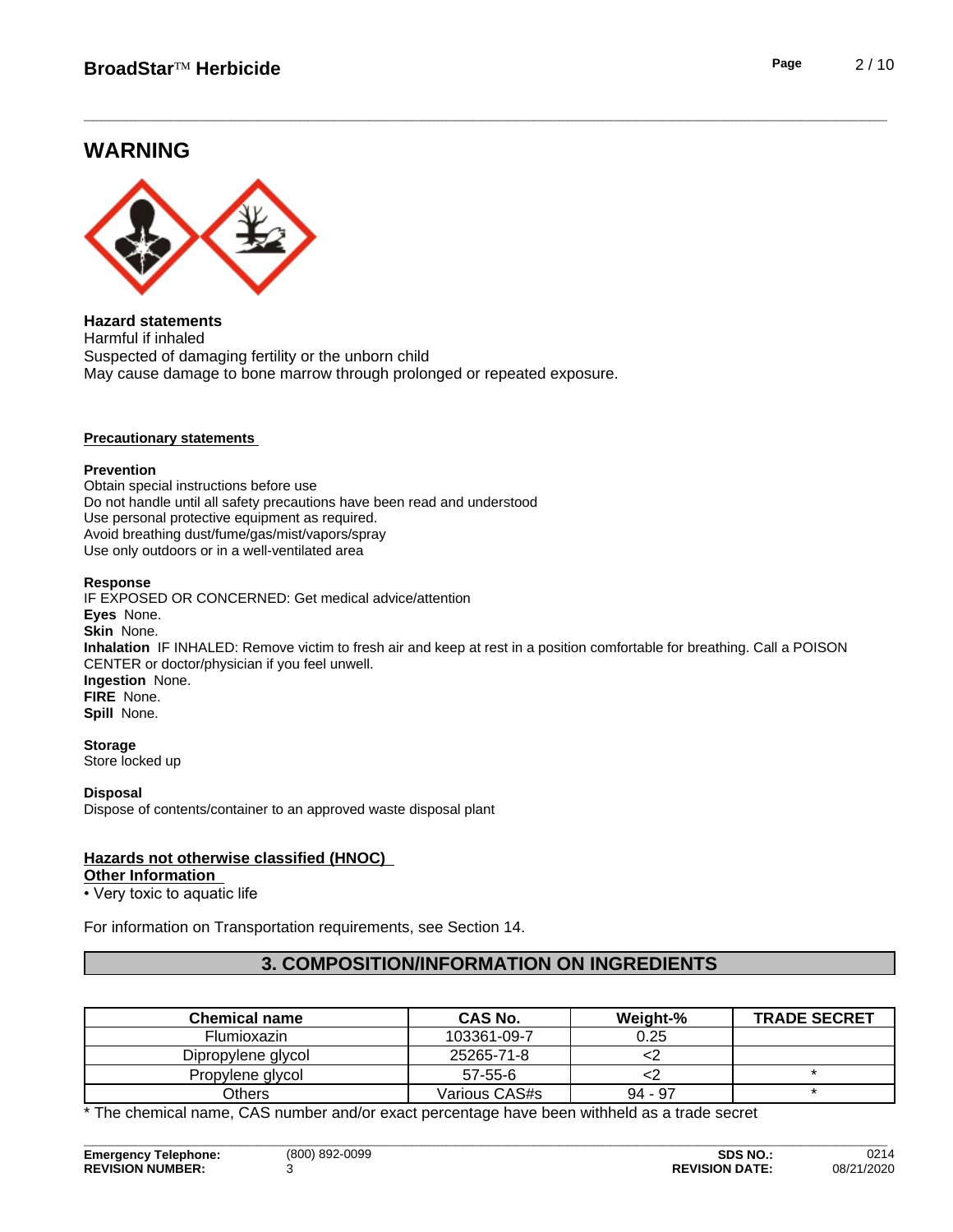Other ingredients, which may be maintained as trade secrets, are any substances other than an active ingredient contained in this product. Some of these may be hazardous, but their identities are withheld because they are considered trade secrets. The hazards associated with the otheringredients are addressed in this document. Specific information on other ingredients for the management of exposures, spills, or safety assessments can be obtained by a treating physician or nurse by calling **(800) 892-0099** at any time.

# **4. FIRST AID MEASURES**

# **EMERGENCY NUMBER (800) 892-0099**

Have the product container or label with you when calling a poison control center or doctor, or going for treatment. You may also contact **1-800-892-0099** for emergency medical treatment information.

## **EYE CONTACT:**

Hold eye open and rinse slowly and gently with water for 15-20 minutes. Remove contact lenses, if present, after the first 5 minutes, then continue rinsing eye. Call a poison control center or doctor for treatment advice.

#### **SKIN CONTACT:**

Take off contaminated clothing. Rinse skin immediately with plenty of water for 15-20 minutes. Call a poison control center or doctor for treatment advice.

#### **INGESTION:**

Call a poison control center or doctor immediately for treatment advice. Have person sip a glass of water if able to swallow. DO NOT induce vomiting unless told to do so by the poison control center or doctor. Do not give anything to an unconscious person.

#### **INHALATION:**

Move person to fresh air. If person is not breathing, call 911 or an ambulance, then give artificial respiration, preferably by mouth-to-mouth, if possible. Call a poison control center or doctor for further treatment advice.

#### **NOTES TO PHYSICIAN:**

Treatment is supportive and symptomatic.

# **5. FIRE FIGHTING MEASURES**

**Flash point °C Flash point °F AUTOIGNITION:** Not Applicable **EXTINGUISHING MEDIA:** Water fog, carbon dioxide, foam, dry chemical **FLAMMABLE LIMITS IN AIR - LOWER (%):** Not applicable **FLAMMABLE LIMITS IN AIR - UPPER (%):** Not applicable

#### **NFPA RATING:**

| Health:       |      |  |
|---------------|------|--|
| Flammability: |      |  |
| Reactivity:   |      |  |
| Special:      | None |  |

(Least-0, Slight-1, Moderate-2, High-3, Extreme-4). These values are obtained using professional judgement. Values were not available in the guidelines or published evaluations prepared by the National Fire Protection Association,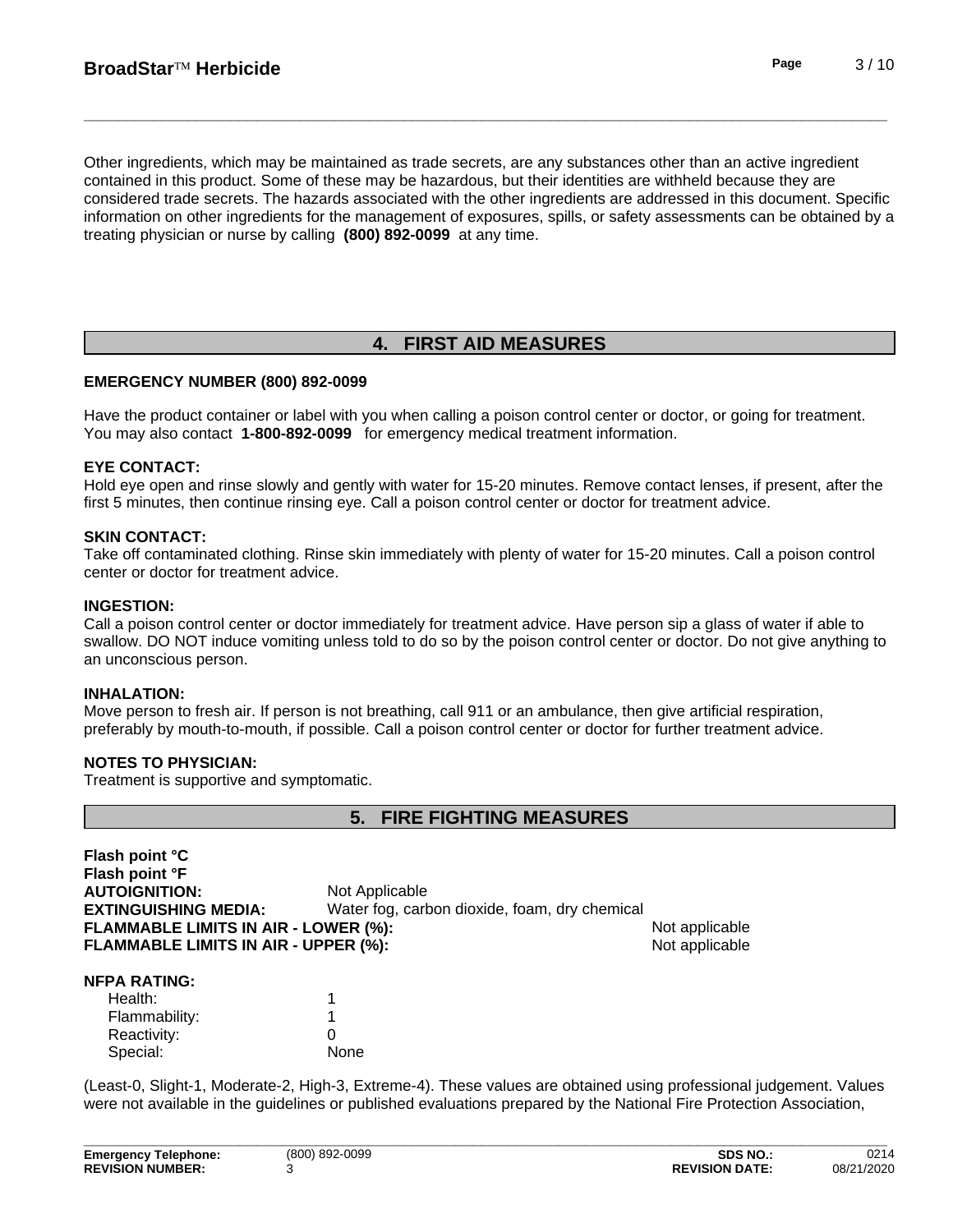NFPA.

**FIRE FIGHTING INSTRUCTIONS:** Products of combustion from fires involving this material may be toxic. Avoid breathing smoke and mists. Avoid personnel and equipment contact with fallout and runoff. Minimize the amount of water used for fire fighting. Do not enter any enclosed area without full protective equipment, including self-contained breathing equipment.Contain and isolate runoff and debris for proper disposal. Decontaminate personal protective equipment and fire fighting equipment before reuse.

**HAZARDOUS DECOMPOSITION PRODUCTS:** Thermal decomposition or combustion may produce harmful/irritant gas or fumes such as nitrogen oxides, carbon oxides, hydrogen fluoride or organic compounds.

# **6. ACCIDENTAL RELEASE MEASURES**

#### **VALENT EMERGENCY PHONE NUMBER: (800) 892-0099 CHEMTREC EMERGENCY PHONE NUMBER: (800) 424-9300 OBSERVE PRECAUTIONS IN SECTION 8: PERSONAL PROTECTION**

Stop the source of the spill if safe to do so. Contain the spill to prevent further contamination of the soil, surface water, or ground water. For additional spill response information refer to the North American Emergency Response Guidebook.

**UN/NA NUMBER:** Not applicable **EMERGENCY RESPONSE GUIDEBOOK NO.:** Not applicable

# **FOR SPILLS ON LAND:**

**CONTAINMENT:** Reduce airborne dust. Avoid runoff into storm sewers or other bodies of water.

**CLEANUP:** Clean up spill immediately. Vacuum or sweep up material and place in a chemical waste container. Wash area with soap and water. Pick up wash liquid with additional absorbent and place in a chemical waste container.

# **FOR SPILLS IN WATER:**

**CONTAINMENT:** This material will disperse in water. Stop the source of the release. Contain and isolate to prevent further release into soil, surface water and ground water.

**CLEANUP:** Remove contaminated water for treatment or disposal.

# **7. HANDLING AND STORAGE**

# **END USER MUST READ AND OBSERVE ALL PRECAUTIONS ON PRODUCT LABEL.**

#### **HANDLING:**

Keep pesticide in original container. Do not put formulation or dilute spray solution into food or drink containers. Do not contaminate food or foodstuffs. Do not store or transport near feed or food. Do not store in or around the home.

Wash hands before eating, drinking, chewing gum, using tobacco or using the toilet.

# **STORAGE:**

Store in a cool, dry, secure place.

# **8. EXPOSURE CONTROLS/PERSONAL PROTECTION**

# **END USER MUST READ AND OBSERVE ALL PRECAUTIONS ON PRODUCT LABEL.**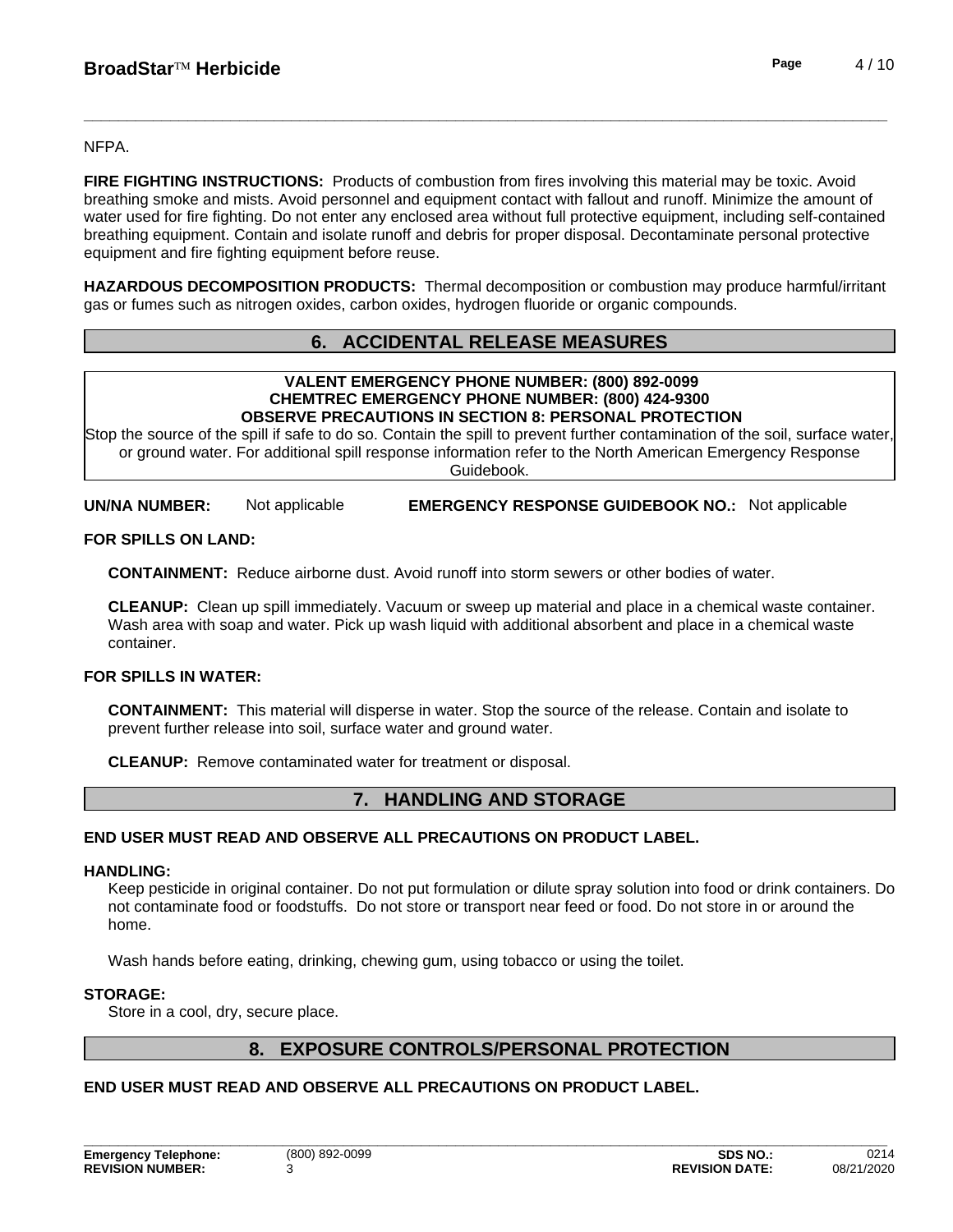**EYES & FACE:** Do not get this material in your eyes. Eye contact can be avoided by wearing protective eyewear.

**RESPIRATORY PROTECTION:** This material may be a respiratory irritant and, unless ventilation is adequate, the use of approved respiratory protection is recommended. Use this material only in well ventilated areas.

**SKIN & HAND PROTECTION:** Applicators and other handlers must wear: long-sleeved shirt and long pants, shoes plus socks and chemical-resistant gloves made of any waterproof material.

Follow manufacturer's instructions for cleaning/maintaining PPE. If there are no such instructions for washables, use detergent and hot water. Keep and wash PPE separately from other laundry.

Remove clothing immediately if pesticide gets inside. Then wash thoroughly and put on clean clothing.

Remove PPE immediately after handling this product. Wash the outside of gloves before removing. As soon as possible, wash thoroughly and change into clean clothing.

## **EXPOSURE LIMITS**

| <b>Chemical name</b> | <b>ACGIH Exposure Limits</b> | <b>OSHA Exposure Limits</b> | <b>Manufacturer's Exposure</b><br>Limits |
|----------------------|------------------------------|-----------------------------|------------------------------------------|
| Flumioxazin          | None                         | None                        | None                                     |
| Dipropylene glycol   | None                         | None                        | None                                     |
| Propylene glycol     | None                         | None                        | None                                     |
| Others               | None                         | None                        | None                                     |

**9. PHYSICAL AND CHEMICAL PROPERTIES**

| <b>Physical state</b>               | Solid                    |                       |                          |
|-------------------------------------|--------------------------|-----------------------|--------------------------|
| Appearance                          | Granular solid           | Odor                  | Odorless                 |
| Color                               | Grey                     | <b>Odor threshold</b> | No information available |
| <b>PROPERTIES</b>                   | <b>Values</b>            | Remarks • Method      |                          |
| рH                                  | 6.2                      | @ 25°C (1% slurry)    |                          |
| <b>Melting point/freezing point</b> | Not Applicable           |                       |                          |
| <b>Boiling point/boiling range</b>  | No information available |                       |                          |
| <b>Flash point</b>                  |                          |                       |                          |
| <b>Evaporation rate</b>             | No information available |                       |                          |
| Flammability (solid, gas)           | No information available |                       |                          |
| <b>Flammability Limits in Air</b>   |                          |                       |                          |
| <b>Upper flammability limits</b>    | No information available |                       |                          |
| Lower flammability limit            | No information available |                       |                          |
| Vapor pressure                      | No information available |                       |                          |
| Vapor density                       | No information available |                       |                          |
| <b>Specific Gravity</b>             | No information available |                       |                          |
| <b>Water solubility</b>             | Insoluble in water       |                       |                          |
| Solubility in other solvents        | No information available |                       |                          |
| <b>Partition coefficient</b>        | No information available |                       |                          |
| <b>Autoignition temperature</b>     | No information available |                       |                          |
| <b>Decomposition temperature</b>    | No information available |                       |                          |
| <b>Viscosity</b>                    | Not applicable           |                       |                          |
| <b>Explosive properties</b>         | No information available |                       |                          |
| <b>Oxidizing properties</b>         | No apparently reaction.  |                       |                          |
| <b>Liquid Density</b>               | No information available |                       |                          |
| <b>Bulk density</b>                 | $49$ lb/ft <sup>3</sup>  |                       |                          |
|                                     |                          |                       |                          |

# **10. STABILITY AND REACTIVITY**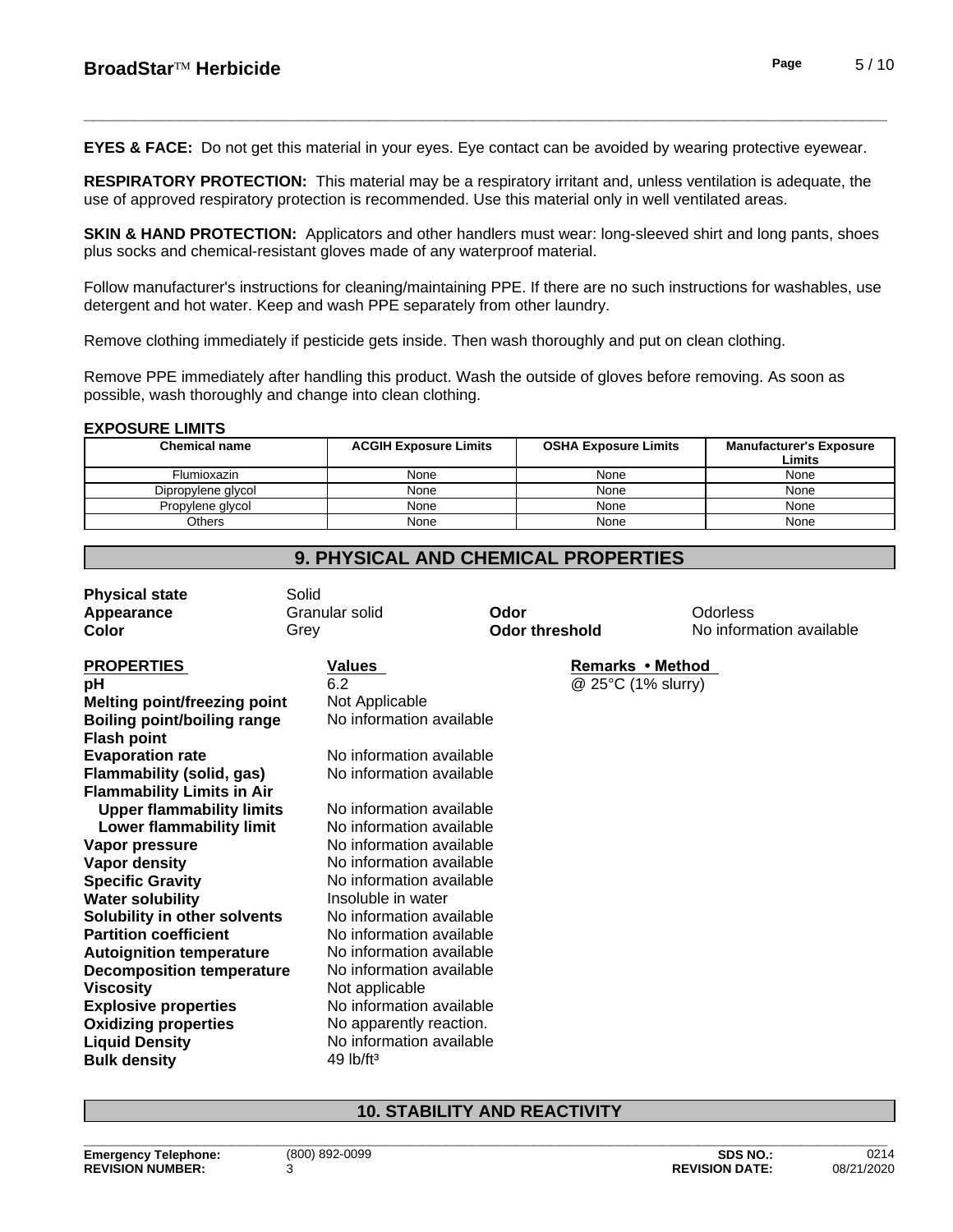#### **Reactivity**

No data available

#### **Chemical stability**

Stable under normal ambient conditions.

#### **Possibility of Hazardous Reactions**

None under normal processing.

#### **Conditions to avoid**

Extremes of temperature and direct sunlight.

#### **Incompatible materials**

Strong oxidizing agents.

#### **Hazardous Decomposition Products**

Thermal decomposition or combustion may product harmful/irritant gas or fume such as nitrogen oxides, carbon oxides, hydrogen fluoride or organic compounds.

# **11. TOXICOLOGICAL INFORMATION**

## **ACUTE TOXICITY:**

There is no toxicology information available for this specific formulation. The following information comes from formulations containing approximately 50% flumioxazin.

| Oral Toxicity LD <sub>50</sub> (rats)       | $>5,000$ mg/kg                | <b>EPA Tox Category</b> | IV             |
|---------------------------------------------|-------------------------------|-------------------------|----------------|
| Dermal Toxicity LD 50 (rats)                | $>2,000$ mg/kg                | <b>EPA Tox Category</b> | Ш              |
| Inhalation Toxicity LC <sub>50</sub> (rats) | $>2.18$ mg/L                  | <b>EPA Tox Category</b> | IV             |
| Eye Irritation (rabbits)                    | Mildly irritating             | <b>EPA Tox Category</b> | Ш              |
| Skin Irritation (rabbits)                   | Brief and/or minor irritation | <b>EPA Tox Category</b> | IV.            |
| Skin Sensitization (guinea pigs)            | Non-sensitizer                | <b>EPA Tox Category</b> | Not applicable |

#### **CARCINOGEN CLASSIFICATION**

| <b>Chemical name</b> | IARC Group 1 or 2 | <b>OSHA</b><br><b>Select Carcinogens</b> | <b>NTP Carcinogen List</b> |
|----------------------|-------------------|------------------------------------------|----------------------------|
| <b>IFlumioxazin</b>  | Not listed        | Not listed                               | Not listed                 |
| Dipropylene glycol   | Not listed        | Not listed                               | Not listed                 |
| Propylene glycol     | Not listed        | Not listed                               | Not listed                 |

# **TOXICITY OF FLUMIOXAZIN TECHNICAL:**

**SUBCHRONIC:** Compound related effects of Flumioxazin Technical noted in rats following subchronic exposures at high dose levels were hematotoxicity including anemia, and increases in liver, spleen, heart, kidney and thyroid weights. In dogs, the effects produced at high dose levels included a slight prolongation in activated partial thromboplastin time, increased cholesterol and phospholipid, elevated alkaline phosphatase, increased liver weights and histological changes in the liver. The lowest no-observable-effect-level (NOEL) in subchronic studies was 30 ppm in the three-month toxicity study in rats.

**CHRONIC/CARCINOGENICITY:** In a one year dog feeding study, Flumioxazin Technical produced treatment-related changes in blood chemistry and increased liver weights at 100 and 1000 mg/kg/day. Minimal treatment-related histological changes were noted in the livers of animals in the 1000 mg/kg/day group. Based on these data the NOEL is 10 mg/kg/day. Dietary administration of Flumioxazin Technical for 18 months produced liver changes in mice of the 3000 and 7000 ppm groups. There was no evidence of any treatment-related oncogenic effect. The NOEL for this study is 300 ppm. Dietary administration of Flumioxazin Technical for 24 months produced anemia and chronic nephropathy in rats of the 500 and 1000 ppm groups. The anemia lasted throughout the treatment period, however, it

**\_\_\_\_\_\_\_\_\_\_\_\_\_\_\_\_\_\_\_\_\_\_\_\_\_\_\_\_\_\_\_\_\_\_\_\_\_\_\_\_\_\_\_\_\_\_\_\_\_\_\_\_\_\_\_\_\_\_\_\_\_\_\_\_\_\_\_\_\_\_\_\_\_\_\_\_\_\_\_\_\_\_\_\_\_\_\_\_\_\_\_\_\_**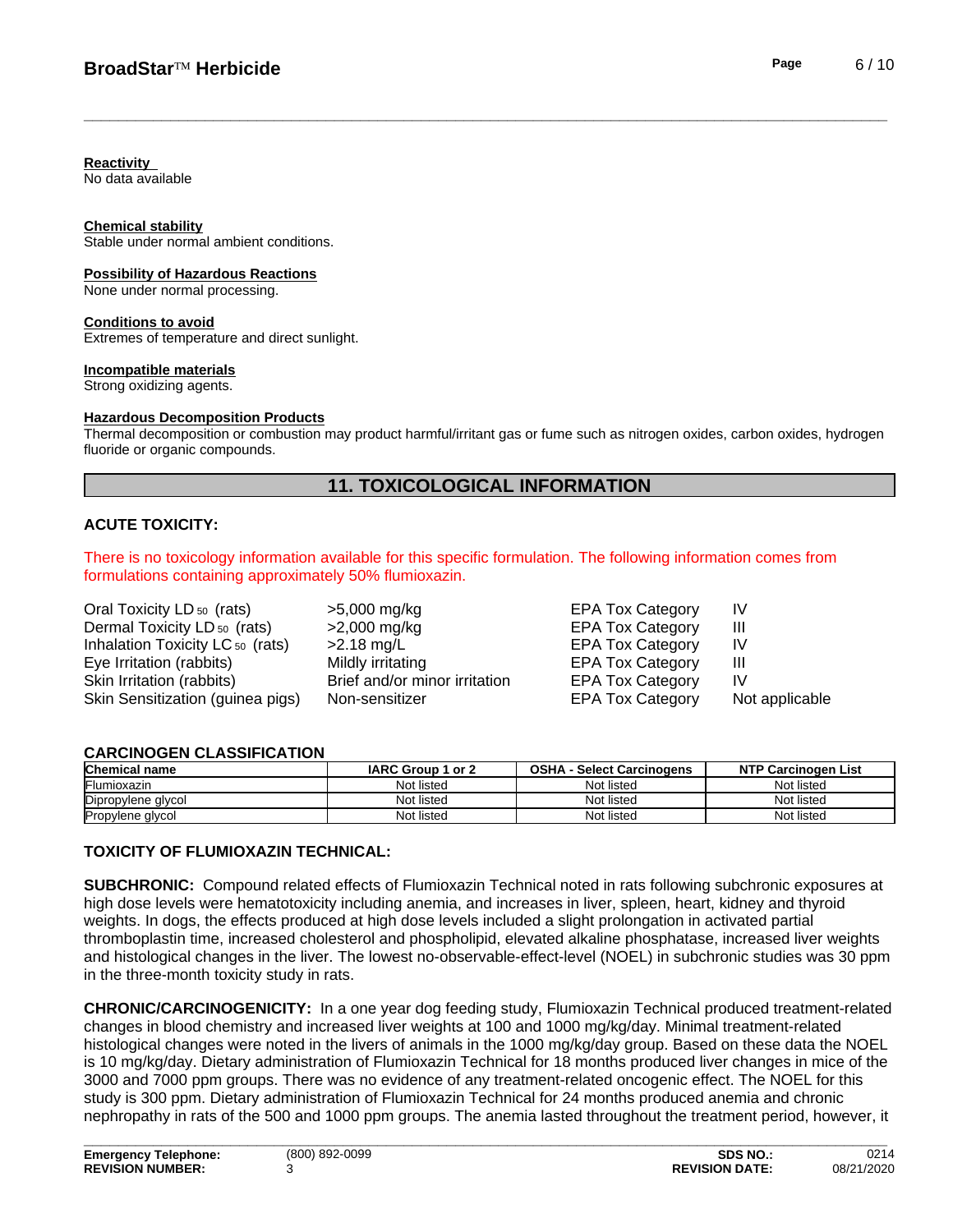was not progressive nor aplastic in nature. No evidence of an oncogenic effect was observed. The NOEL for this study is 50 ppm.

**DEVELOPMENTAL TOXICITY:**Flumioxazin Technical produces developmental toxicity in rats in the absence of maternal toxicity at doses of 30 mg/kg/day by the oral route and 300 mg/kg/day by the dermal route. The developmental effects noted consisted primarily of decreased number oflive fetuses and fetal weights, cardiovascular abnormalities, wavy ribs and decreased number of ossified sacrococcygeal vertebral bodies. The developmental NOEL in the rat oral and dermal developmental toxicity studies were 10 and 100 mg/kg/day, respectively. The response in rabbits was very different from that in rats. No developmental toxicity was noted in rabbits at doses up to 3000 mg/kg/day, a dose well above the maternal NOEL of 1000 mg/kg/day.

Mechanistic studies indicate that the effects seen in the rat are highly unlikely to occur in the human and that flumioxazin would not be a developmental toxicant in the human.

**REPRODUCTION:** Reproductive toxicity was observed in F1 males, P1 females and F1 females at 300 ppm Flumioxazin Technical, the highest dose tested and a dose that also produced signs of systemic toxicity. Toxicity was also observed in the F1 and F2 offspring at doses of 200 ppm and greater.

**MUTAGENICITY:** Flumioxazin Technical was not mutagenic in most *in vitro* assays: gene mutation and a chromosome aberration assay in the absence of metabolic activation. In three *in vivo* assays, chromosome aberration, unscheduled DNA synthesis and micronucleus assay, Flumioxazin Technical was not mutagenic. The only positive response was observed in the *in vitro* chromosome aberration assay in the presence of metabolic activation. Overall, Flumioxazin Technical does not present a genetic hazard.

**STOT - repeated exposure** Cat 2 - Rat 90-day repeated dose toxicity study: Bone marrow.

For a summary of the potential for adverse health effects from exposure to this product, refer to Section 2. For information regarding regulations pertaining to this product, refer to Section 15.

# **12. ECOLOGICAL INFORMATION**

| <b>AVIAN TOXICITY:</b> | Based upon EPA designation, Flumioxazin Technical is practically non-toxic to<br>avian species. The following results were obtained from studies with Flumioxazin<br>Technical:                                                                                                                                                          |
|------------------------|------------------------------------------------------------------------------------------------------------------------------------------------------------------------------------------------------------------------------------------------------------------------------------------------------------------------------------------|
|                        | Oral LD <sub>50</sub> bobwhite quail: greater than 2,250 ppm<br>Dietary LC <sub>50</sub> bobwhite quail: greater than 5,620 ppm<br>Dietary LC <sub>50</sub> mallard duck: greater than 5,620 ppm.                                                                                                                                        |
|                        | Flumioxazin Technical in the diet. In mallard ducks, a slight, but not statistically<br>significant reduction in hatchlings and 14-day old survivors was observed. Based<br>on a possible, slight effect on egg production at 500 ppm, the NOEL for this study<br>was 250 ppm.                                                           |
|                        | <b>AQUATIC ORGANISM TOXICITY:</b> Based upon EPA designation, Flumioxazin Technical is slightly to moderately toxic<br>to freshwater fish; moderately toxic to freshwater invertebrates; moderately toxic to<br>estuarine/marine fish and moderately to highly toxic to estuarine/marine<br>invertebrates, based on the following tests: |
|                        | 96-hour LC <sub>50</sub> rainbow trout: 2.3 mg/L<br>96-hour LC <sub>50</sub> bluegill sunfish: greater than 21 mg/L<br>48-hour LC <sub>50</sub> Daphnia magna: greater than 5.5 mg/L<br>96-hour LC <sub>50</sub> sheepshead minnow: greater than 4.7 mg/L<br>96-hour (shell deposition) EC <sub>50</sub> eastern oyster: 2.8 mg/L        |
|                        |                                                                                                                                                                                                                                                                                                                                          |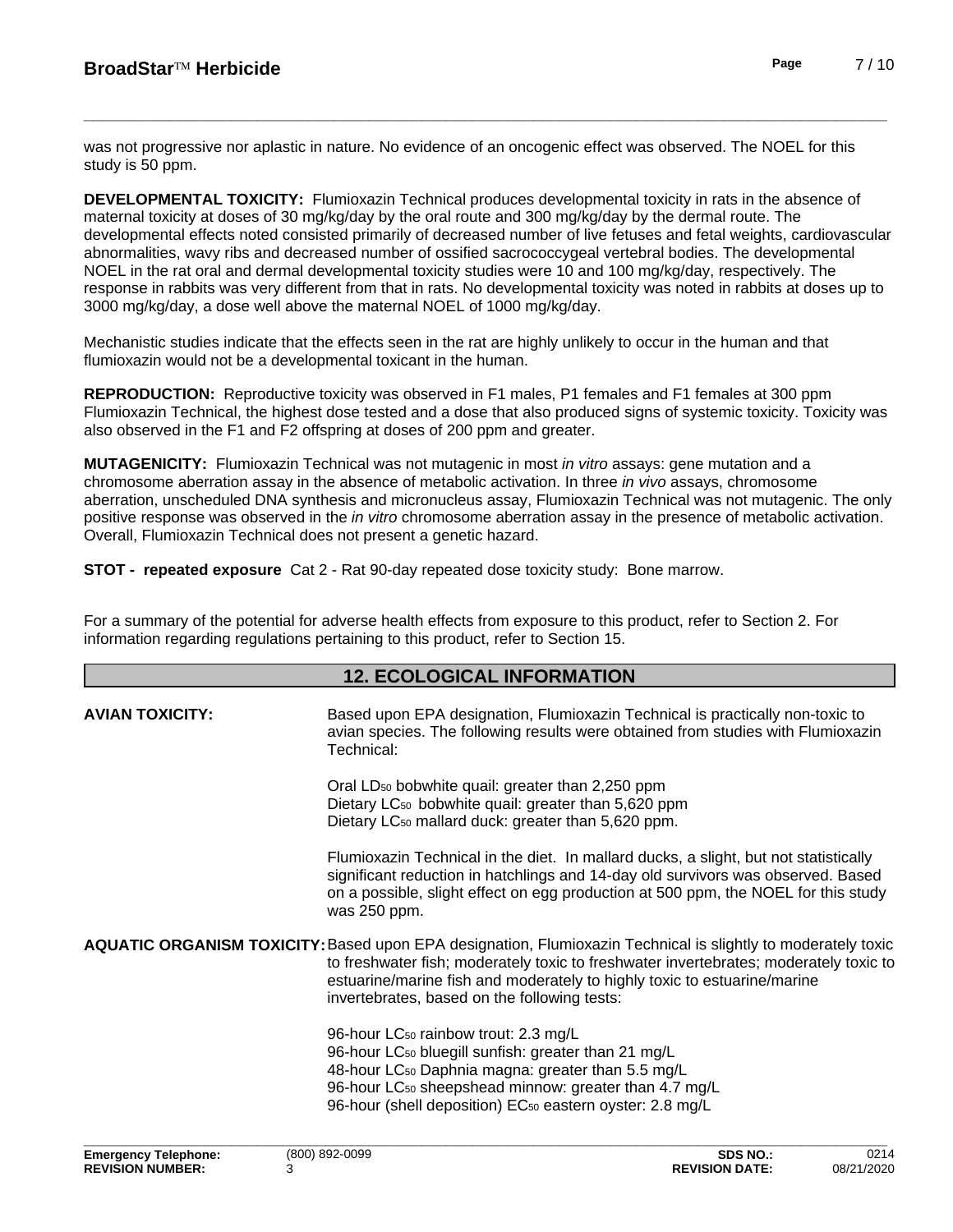|                           | 96-hour LC <sub>50</sub> mysid shrimp: 0.23 mg/L<br>Fish early life-stage (rainbow trout): NOEC >7.7 µg/L, <16 µg/L<br>Chronic toxicity (mysid shrimp): NOEC >15 µg/L, <27 µg/L<br>Chronic toxicity (Daphnia magna): NOEC >52 µg/L, <99 µg/L. |
|---------------------------|-----------------------------------------------------------------------------------------------------------------------------------------------------------------------------------------------------------------------------------------------|
| <b>OTHER NON-TARGET</b>   | Based upon EPA designation, Flumioxazin Technical is practically non-toxic to                                                                                                                                                                 |
| <b>ORGANISM TOXICITY:</b> | bees. The acute contact LC <sub>50</sub> in bees was greater than 105 µg/bee.                                                                                                                                                                 |

#### **OTHER ENVIRONMENTAL INFORMATION:**

This product is toxic to non-target plants and aquatic invertebrates. Do not apply directly to water. Do not contaminate water by disposal of wastes.

# **13. DISPOSAL CONSIDERATIONS**

**END USERS MUST DISPOSE OF ANY UNUSED PRODUCT AS PER THE LABEL RECOMMENDATIONS.**

**PRODUCT DISPOSAL:** Wastes resulting from the use of this product may be disposed of on site or at an approved waste disposal facility.

**CONTAINER DISPOSAL:** Nonrefillable outer bag. Do not reuse or refillthe outer bag. Completely empty bag into application equipment. Then dispose of empty bag in a sanitary landfill or by incineration, or, if allowed by State and local authorities, by burning. If burned, stay out of smoke.

**DISPOSAL METHODS:** Check government regulations and local authorities for approved disposal of this material. Dispose of in accordance with applicable laws and regulations.

# **14. TRANSPORTATION INFORMATION**

| DOT (ground) SHIPPING NAME: Herbicide, solid, non-regulated<br><b>EMERGENCY RESPONSE</b><br><b>GUIDEBOOK NO.:</b> | Not applicable                                                                                                                                                                                                  |
|-------------------------------------------------------------------------------------------------------------------|-----------------------------------------------------------------------------------------------------------------------------------------------------------------------------------------------------------------|
| <b>ICAO/IATA SHIPPING NAME:</b>                                                                                   | UN 3077 Environmentally Hazardous Substance, Solid, N.O.S. (Flumioxazin), 9,<br>III. Marine Pollutant                                                                                                           |
| <b>REMARKS:</b>                                                                                                   | •Single or inner packaging less than 5 L (liquid) or 5 Kg net (solids) excepted from<br>Dangerous Goods regulations - see IATA Special Provision A197<br>•For US shipping, Emergency Response Guidebook No. 171 |
| <b>IMDG SHIPPING NAME:</b>                                                                                        | UN 3077, Environmentally Hazardous Substance, Solid, N.O.S. (flumioxazin),<br>Marine pollutant                                                                                                                  |
| <b>REMARKS:</b>                                                                                                   | •Single or inner packaging less than 5 L (liquid) or 5 Kg net (solids) excepted from<br>Dangerous Goods regulations - see IMDG 2.10.2.7<br>•For US shipping, Emergency Response Guidebook No. 171               |
| <b>EMS NO.:</b>                                                                                                   | $F-A, S-F$                                                                                                                                                                                                      |

# **15. REGULATORY INFORMATION**

# **EPA-FIFRA LABEL INFORMATION THAT DIFFERS FROM OSHA-GHS REQUIREMENTS:**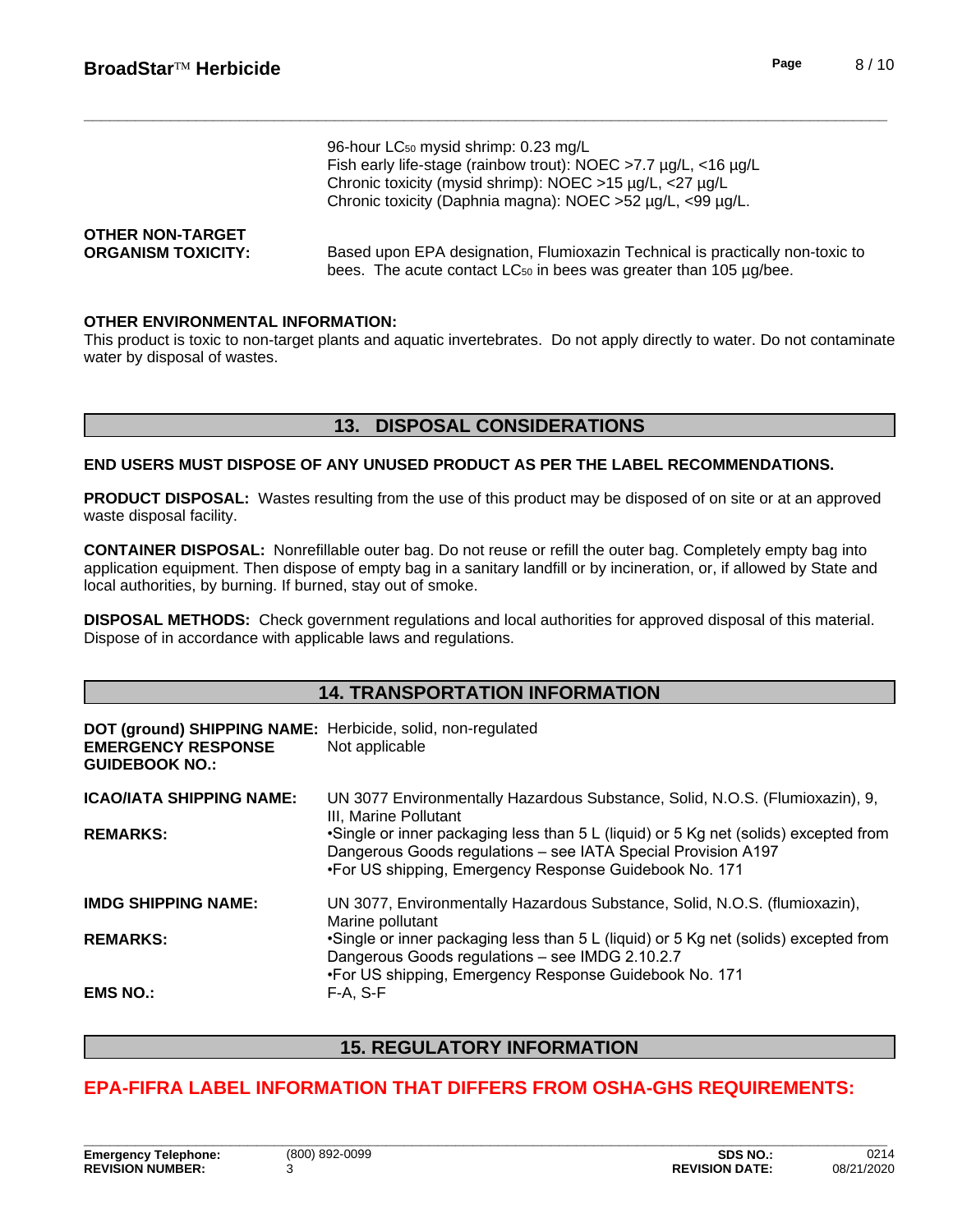Pesticide products in the U.S. are registered by the EPA under FIFRA and are subject to certain labeling requirements under federal pesticide law. These requirements may differ from the classification criteria and hazard information required by OSHA GHS for safety data sheets, and for workplace labels of non-pesticide chemicals. The following is

**EPA FIFRA SIGNAL WORD: CAUTION**

the hazard information as required on the FIFRA pesticide label:

- *•Keepoutofreachofchildren.*
- **Harmful if absorbed through skin**
- **Avoid contact with the skin, eyes and clothing.**
- **Avoid breathing dust or spray mist.**

**PESTICIDE REGULATIONS:** All pesticides are governed under FIFRA (Federal Insecticide, Fungicide, and Rodenticide Act). Therefore, the regulations presented below are pertinent only when handled outside of the normal use and applications of pesticides. This includes waste streams resulting from manufacturing/formulation facilities, spills or misuse of products, and storage of large quantities of products containing hazardous or extremely hazardous substances.

**U.S. FEDERAL REGULATIONS:** Ingredients in this product are reviewed against an inclusive list of federal regulations. Therefore, the user should consult appropriate authorities. The federal regulations reviewed include: Clean Water Act, SARA, CERCLA, RCRA, DOT, TSCA and OSHA. If no components or information islisted in the space below this paragraph, then none of the regulations reviewed are applicable.

| SARA (311, 312):  |     |  |
|-------------------|-----|--|
| Immediate Health: | Yes |  |
| Chronic Health:   | N٥  |  |
| Fire:             | N٥  |  |
| Sudden Pressure:  | N٥  |  |
| Reactivity:       | N٥  |  |

**STATE REGULATIONS:** Each state may promulgate standards more stringent than the federal government. This section cannot encompass an inclusive list of all state regulations. Therefore, the user should consult state or local authorities. The state regulations reviewed include: California Proposition 65, California Directors List of Hazardous Substances, Massachusetts Right to Know, Michigan Critical Materials List, New Jersey Right to Know, Pennsylvania Right to Know, Rhode Island Right to Know and the Minnesota Hazardous Substance list. For Washington State Right to Know, see Section 8 for Exposure Limit information. For Louisiana Right to Know refer to SARA information listed under U.S. Regulations above. If no components or information is listed in the space below this paragraph, then none of the regulations reviewed are applicable.

| Dipropylene glycol            |         |
|-------------------------------|---------|
| PA Right To Know              | Present |
| Propylene glycol              |         |
| NJ Right To Know              | 3595    |
| PA Right To Know              | Present |
| RI Right To Know              | Listed  |
| <b>MN Hazardous Substance</b> | Present |

For information regarding potential adverse health effects from exposure to this product, refer to Sections 2 and 11.

# **16. OTHER INFORMATION**

**SDS NO.:** 0214

**REASON FOR ISSUE:** Updated Manufacturer/Distributor Address and General Review.